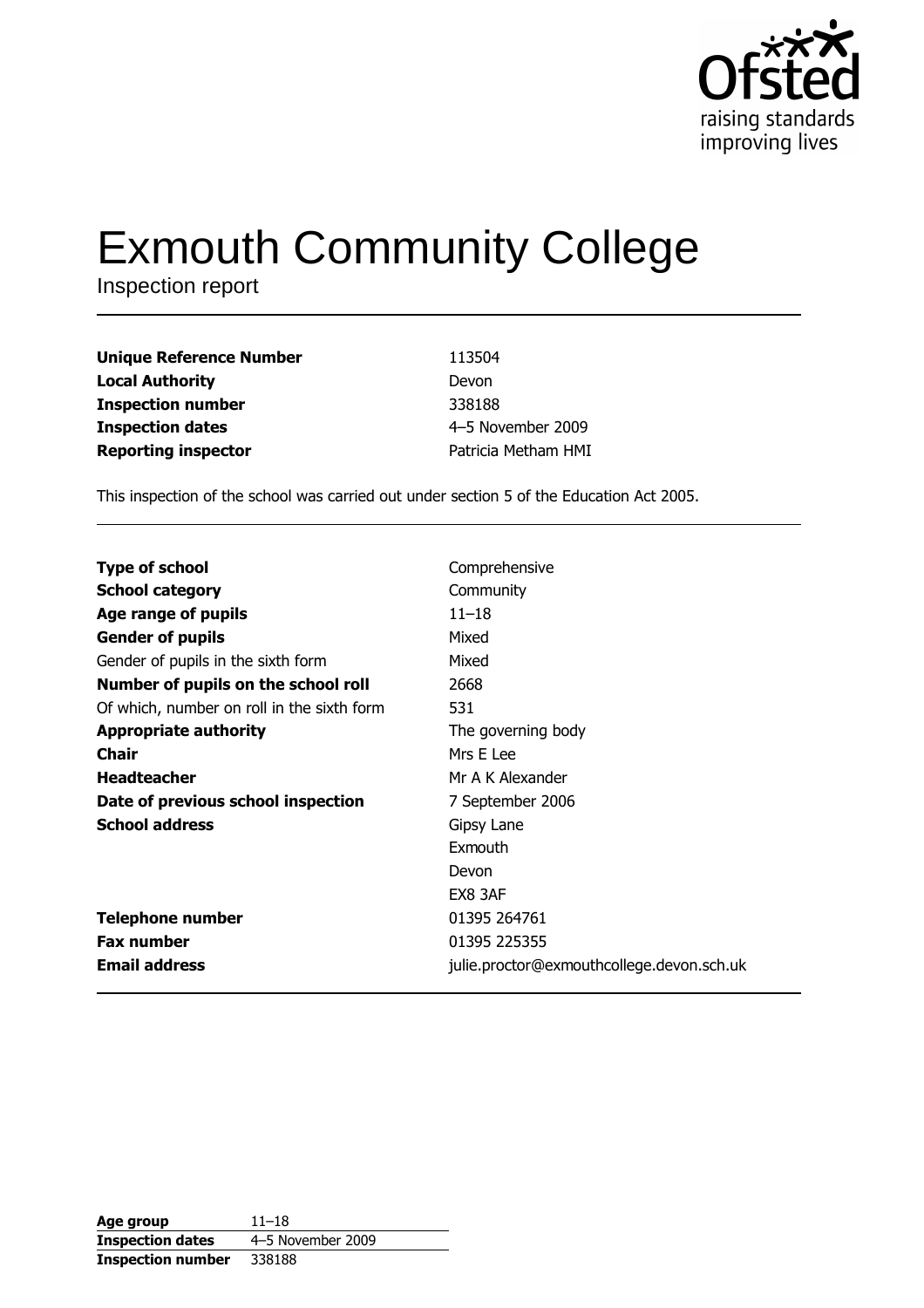The Office for Standards in Education, Children's Services and Skills (Ofsted) regulates and inspects to achieve excellence in the care of children and young people, and in education and skills for learners of all ages. It regulates and inspects childcare and children's social care, and inspects the Children and Family Court Advisory Support Service (Cafcass), schools, colleges, initial teacher training, work-based learning and skills training, adult and community learning, and education and training in prisons and other secure establishments. It rates council children's services, and inspects services for looked after children, safequarding and child protection.

Further copies of this report are obtainable from the school. Under the Education Act 2005, the school must provide a copy of this report free of charge to certain categories of people. A charge not exceeding the full cost of reproduction may be made for any other copies supplied.

If you would like a copy of this document in a different format, such as large print or Braille, please telephone 08456 404045, or email enquiries@ofsted.gov.uk.

You may copy all or parts of this document for non-commercial educational purposes, as long as you give details of the source and date of publication and do not alter the documentation in any way.

Royal Exchange Buildings St Ann's Square Manchester M2 7LA T: 08456 404045 Textphone: 0161 618 8524 E: enquiries@ofsted.gov.uk W: www.ofsted.gov.uk © Crown copyright 2009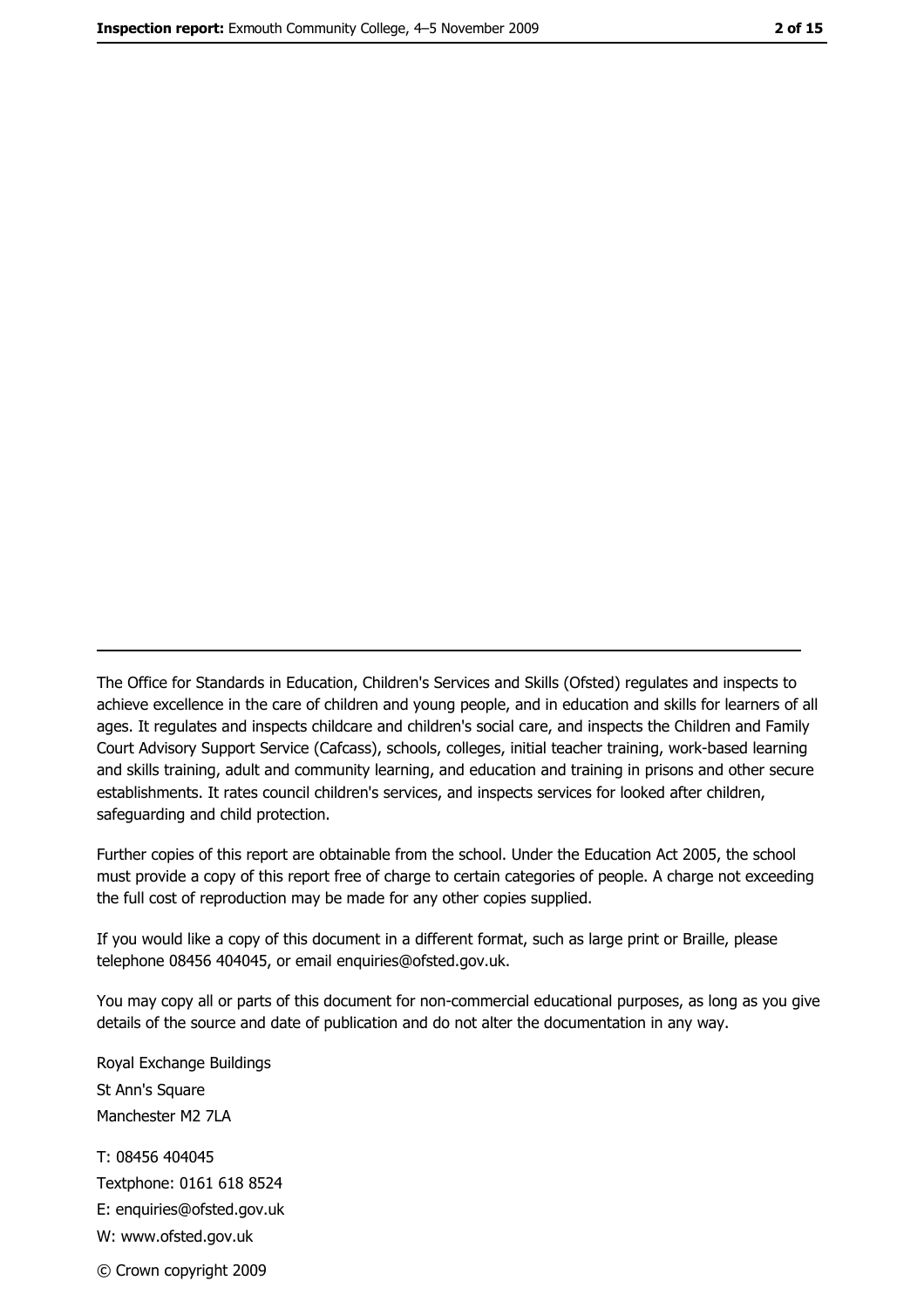# **Introduction**

This inspection was carried out by one of Her Majesty's Inspectors and five additional inspectors. The inspectors visited 43 lessons and held meetings with governors, staff and pupils. They observed the school's work and looked at pupils' attainment over the past four years, at schemes of work, policies, the school improvement plan, reports from advisers working with the school, and at 551 responses to the questionnaire sent to parents, 162 responses to the pupils' questionnaire and 76 responses from staff.

The inspection team reviewed many aspects of the school's work. It looked in detail at the following:

- attainment and progress in Key Stages 3 and 4, with particular attention to the  $\blacksquare$ achievement of less-able pupils and those with special educational needs and/or disabilities
- achievement in the sixth form, the appropriateness of courses undertaken by  $\blacksquare$ students and the effectiveness with which independent learning is promoted
- the impact of the school's mathematics and computing specialism on the curriculum  $\blacksquare$ and on pupils' personal development.

## Information about the school

This exceptionally large school operates on two sites connected by a footbridge. It is the only secondary school in Exmouth and is oversubscribed. An extended curriculum for about 60 pupils each year includes training at two local colleges. Fewer pupils are eligible for free school meals than is typical nationally and the number of pupils from minority ethnic groups is low. Very few are in the early stages of English language acquisition. The proportion of pupils with special educational needs and/or disabilities is smaller than the national average; most of these pupils have moderate learning difficulties or language and communication issues. More pupils enter or leave the school part-way through their secondary school education than is typical nationally. An on-site nursery is managed by the school. In 2004, the school gained specialist status for mathematics and computing.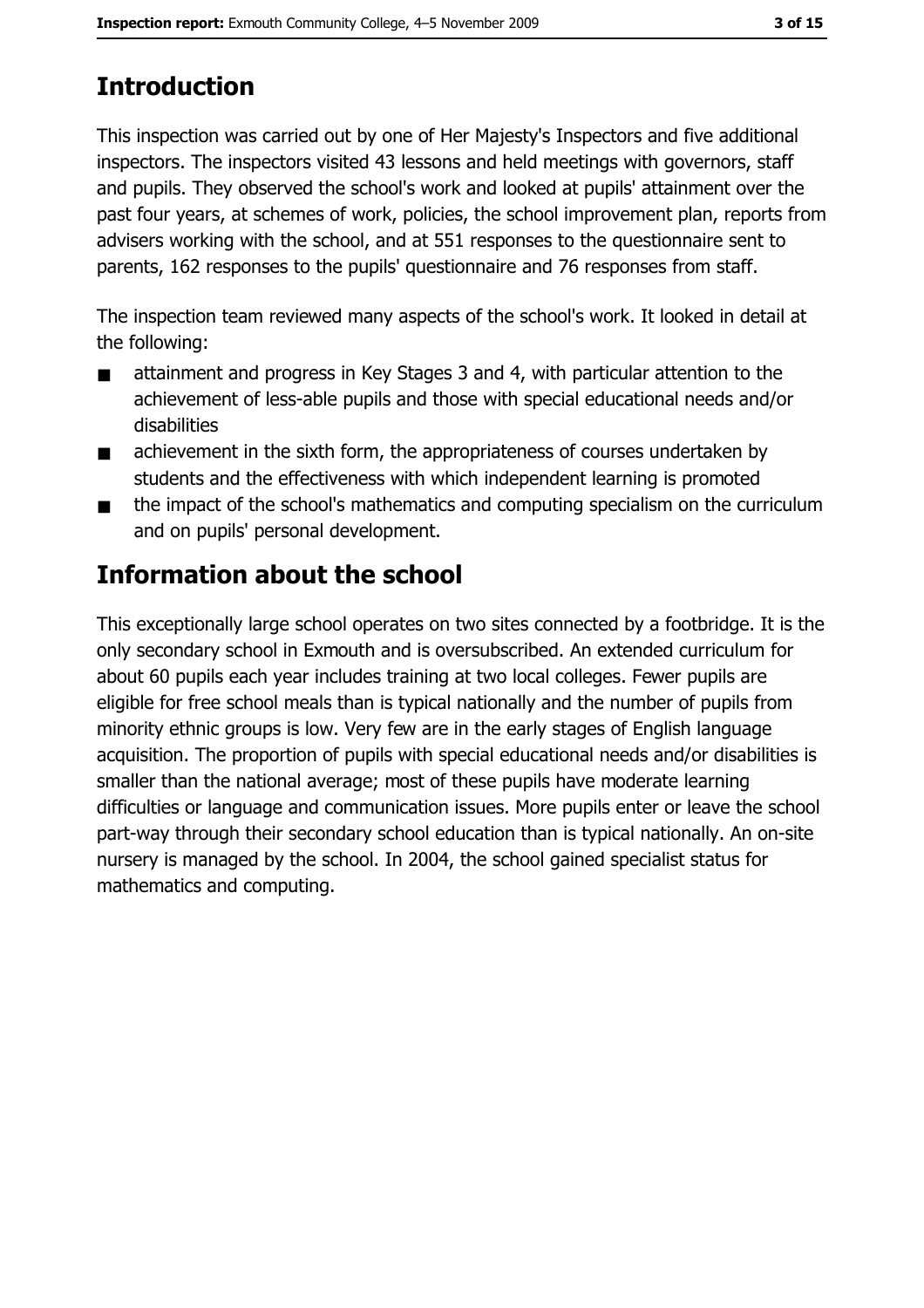## **Inspection judgements**

## Overall effectiveness: how good is the school?

#### The school's capacity for sustained improvement

### **Main findings**

Under the dynamic, purposeful and effective direction of the principal and the senior leadership team, this wide-ability school provides a good education for all of its many pupils. Links with parents and carers and with the wider community are exceptionally strong and productive. An overwhelming majority of the parents who responded to the questionnaire expressed confidence in the school's management and felt happy with the opportunities and experience offered to their children. Most striking is the strong sense of community within the school and the pride taken by pupils and by staff in its variety of activity and achievement. Analysis and evaluation by senior leaders of the school's recent progress and of current strengths and areas for development are well grounded. There is clear evidence that coherent strategies to raise standards, to improve teaching and to add breadth and variety to the curriculum are having a positive impact, which indicates that the capacity for continuing improvement is good.

The proportion of pupils gaining five or more GCSEs at grades  $A^*$  to C, including English and mathematics, has risen steadily over recent years to be higher than the national average. About 10% of pupils from Year 10 upwards benefit from a wider curriculum, taught in partnership with two local colleges. This enables them to develop a range of practical skills and to gain vocational accreditations that equip them well for further training or employment. Progress for all pupils across Years 7 to 11 is good. A great strength of the school's outstanding curriculum is that it engages pupils of widely differing abilities and aspirations, with challenging but achievable goals well tailored to pupils' individual needs and potential. The school's leaders are, rightly, reviewing provision for less-academic pupils to ensure that their accreditations have the same degree of recognition as GCSEs and some vocational courses.

The school's leaders and managers have established rigorous analysis of information about standards and progress, and this has led to a more consistent setting of targets to maximise pupils' attainment in national assessments. Clear lines of accountability and a well-targeted programme of professional development have strengthened much, but not yet all, middle management. The school has a realistic view of the quality of teaching; its assessment matched inspectors' finding that 75% was good or better. The best teaching seen combined confident and enthusiastic subject knowledge with intelligent planning, lively pace, good questioning skills and well-judged use of technology. Less-effective lessons offered fewer opportunities for pupils to be active and independent learners and had limited scope for self- and peer-review as a basis for the next steps to be taken.

Pupils are courteous, well motivated and generally confident. They take extremely seriously the need to be healthy and are emphatic that they feel entirely safe. They

| 7                          |  |
|----------------------------|--|
| $\boldsymbol{\mathcal{Z}}$ |  |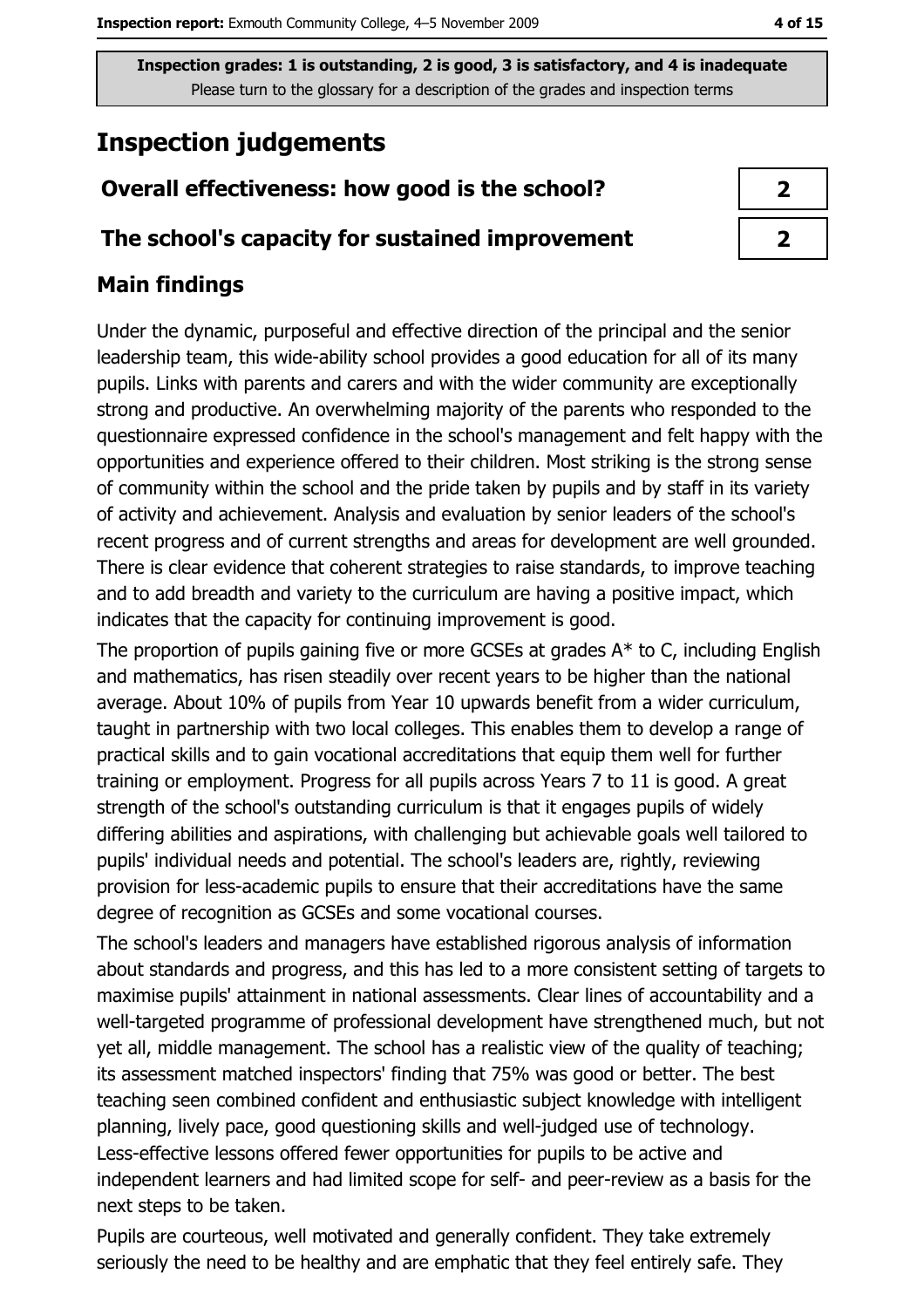respond with impressive enthusiasm to opportunities to take on responsibility both within and beyond the school. The pastoral care given to all is outstanding, extended through links with external agencies whenever appropriate. The pattern of retention and achievement in the sixth form, however, indicates that these students are not always quided towards courses that best match their capabilities. Sixth form managers recognise that progress and attainment in the sixth form are currently satisfactory. There is a clear understanding of what needs to be done to improve provision and outcomes for those not best served by AS- and A-level options. Sixth formers are very comfortable with the care and guidance they receive, but only a few develop quickly as independent learners.

A shining strand through the school is its mathematics and computing specialism. Inspirational leadership and management have made specialist status a positive agent for change. The school has been exceptionally enterprising in developing links with the community and highly effective in combining technology with creative thinking across the curriculum to enhance pupils' opportunities for learning and for personal development.

#### What does the school need to do to improve further?

- Further drive up standards by:  $\blacksquare$ 
	- ensuring that all middle leaders match the high standards of the best with regard to the management of teaching and learning, and by rigorously monitoring the process
	- raising attainment and improving the progress of sixth form students by developing their independent learning and study skills.

#### **Outcomes for individuals and groups of pupils**

Pupils enter the school with broadly average attainment and follow courses through which they make good progress, whatever their ability and aspirations. Those with special educational needs and/or disabilities progress as well and as willingly as their contemporaries, taking positive advantage of appropriate courses and responding well to individual mentoring. Pupils voiced their appreciation of the additional support given to those preparing for national assessments, and in the lessons observed during the inspection demonstrated their positive attitudes to learning. They were seen to be well motivated, responsive and conscientious, but they were often too dependent upon direction from teachers, and not habitually posing questions or developing their own thinking through investigation and reflection.

The school has a very strong culture of mutual respect, underpinned by accessible and effective support for anyone in difficulty, so pupils feel extremely safe. They treat each other with consideration and, apart from some lapses in concentration, behave well in lessons and around the school. Pupils show an extremely knowledgeable and active commitment to healthy living. Their involvement in the development of healthy options

 $\overline{2}$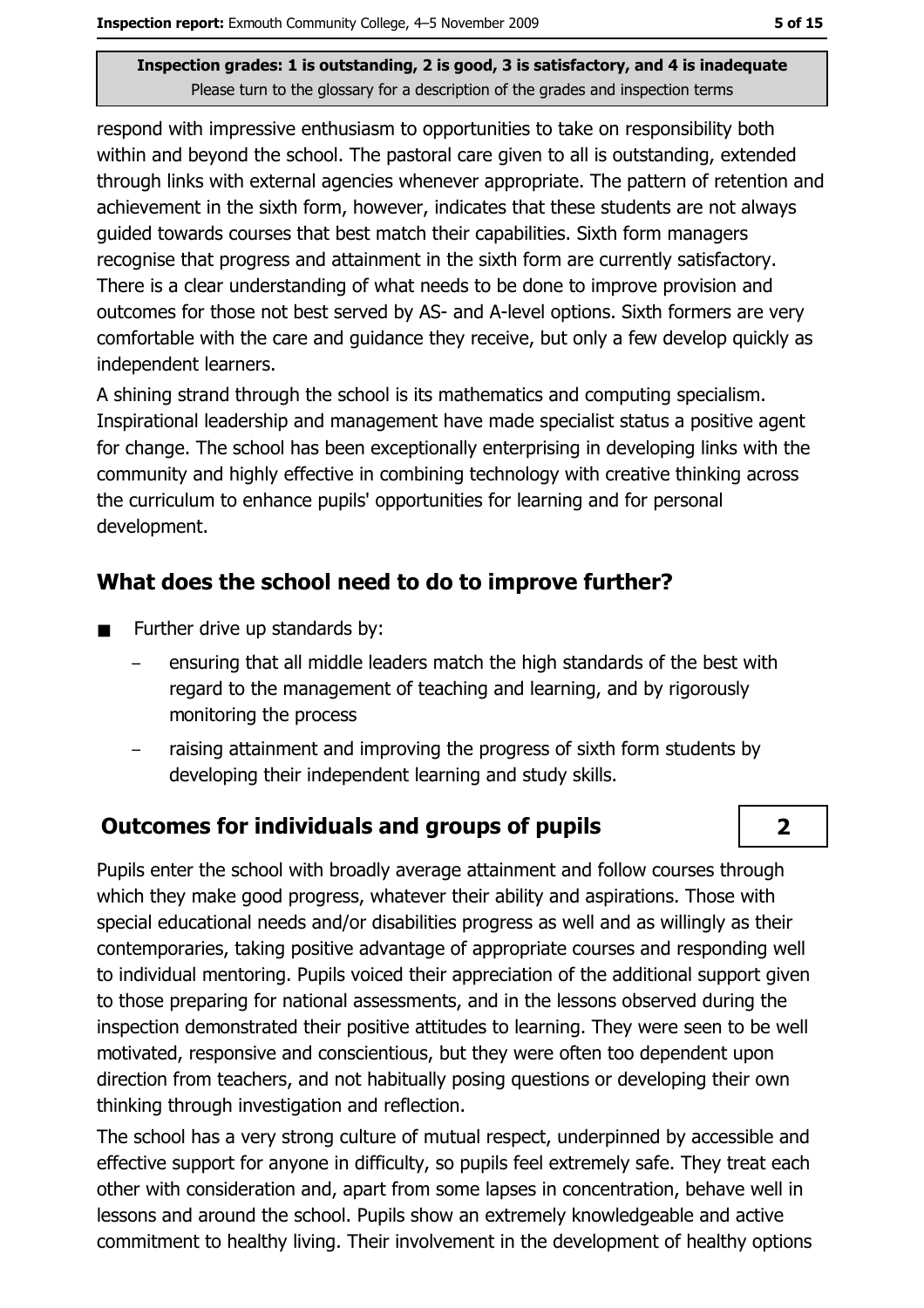Inspection report: Exmouth Community College, 4-5 November 2009

Inspection grades: 1 is outstanding, 2 is good, 3 is satisfactory, and 4 is inadequate Please turn to the glossary for a description of the grades and inspection terms

in the school canteen and their high level of participation in sports and activities are impressive. Sixth formers and younger pupils respond exceptionally well to opportunities to take on responsibility within school and to contribute to the wider community by, for example, working with primary school children and creating allotments for the elderly. The school council is extremely well respected and influential. Its members are confident and unusually enterprising, for example presenting their case for extended provision to a meeting of the county council.

These are the grades for pupils' outcomes

| Pupils' achievement and the extent to which they enjoy their learning<br>Taking into account:                             | 2                       |
|---------------------------------------------------------------------------------------------------------------------------|-------------------------|
| Pupils' attainment <sup>1</sup>                                                                                           | $\mathcal{P}$           |
| The quality of pupils' learning and their progress                                                                        | $\overline{2}$          |
| The quality of learning for pupils with special educational needs and/or<br>disabilities and their progress               | 2                       |
| The extent to which pupils feel safe                                                                                      | 1                       |
| <b>Pupils' behaviour</b>                                                                                                  | $\overline{\mathbf{2}}$ |
| The extent to which pupils adopt healthy lifestyles                                                                       | 1                       |
| The extent to which pupils contribute to the school and wider community                                                   | 1                       |
| The extent to which pupils develop workplace and other skills that will<br>contribute to their future economic well-being | $\overline{2}$          |
| Taking into account:<br>Pupils' attendance <sup>1</sup>                                                                   | 3                       |
| The extent of pupils' spiritual, moral, social and cultural development                                                   | 2                       |

#### How effective is the provision?

Parents and pupils expressed great confidence in the commitment and competence of teachers and support staff. Typical was this comment from a pupil: 'The teachers here are good and have your best interests at heart.' The majority of teaching observed during the inspection was good or better, with common strengths reflecting the impact of focused training. Lesson plans clearly identified what was to be learnt and a succession of activities was carefully designed to lead pupils from one step to the next. The needs and potential of pupils within a class were broadly dealt with but there was

The grades for attainment and attendance are: 1 is high; 2 is above average; 3 is broadly average; and 4 is low.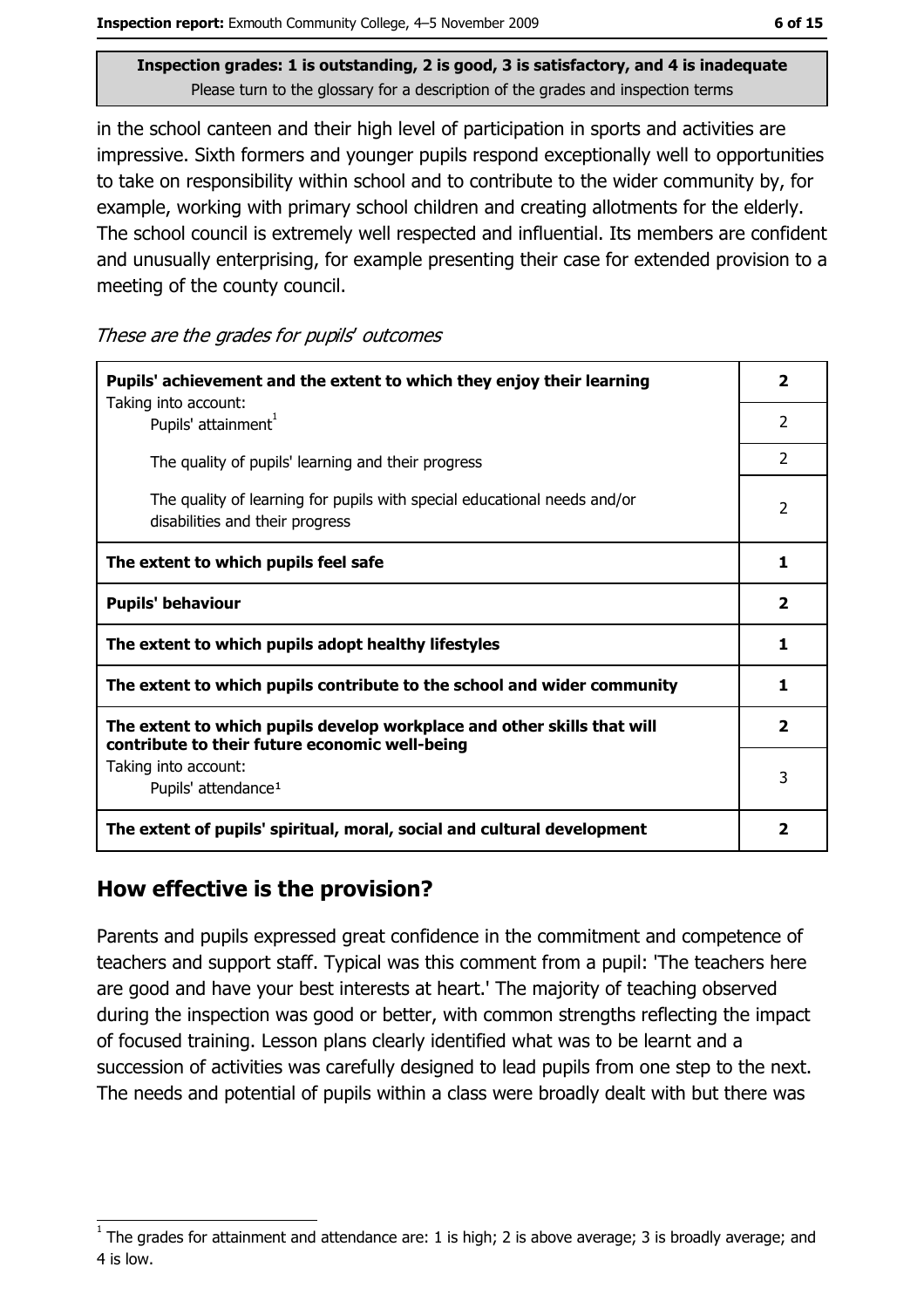not always sufficiently detailed attention to how diverse abilities and learning styles could be challenged as well as supported. In the most successful lessons observed, teachers radiated a confidence and enthusiasm that kept pupils engaged, asked open questions to encourage thinking, prompted pupils to show initiative, moved from one activity to the next without slackening the pace of learning, used a range of technology with flair and allowed time to check and consolidate pupils' understanding. In lessons where pace and variety of presentation flagged, pupils lost concentration. Some opportunities were missed for pupils to learn from each other and from reflection on their own performance, or to explore an independent line of thought individually and in groups.

The curriculum is exceptionally dynamic and flexible, and able to reflect and develop pupils' very wide range of ability and aspiration. It offers positive choice through a variety of pathways, extended through links with local colleges and businesses. Each pathway equips pupils with appropriate knowledge and skills for the next stage in their learning or employment. The school's culture ensures equality of esteem across the full academic and vocational range. The mathematics and computing specialism has not only prompted imaginative investment in and use of technology to enhance teaching and learning but has also driven initiatives such as the teaching of information and communication technology in French. The extra-curricular programme makes a hugely positive contribution to pupils' learning and personal development, through subject-based options such as Latin and Greek, skills such as life-guarding and 'signing' and an impressive range of team and individual sports and arts-based activities.

Responses to inspection questionnaires indicate that parents and pupils place extremely high value on the care, guidance and support provided by the school: 'Despite its immense size, I feel strongly that my child is treated like an individual.' Many examples were given of the school's success in supporting those with specific needs or disabilities, such as, 'My daughter has challenging behaviour. She is encouraged to push herself, rewarded and praised and her self-esteem has flourished.' Transition arrangements for pupils coming into Year 7 are exemplary. Links with their primary schools, well planned induction days and careful support in their early weeks enable most new pupils to arrive confidently and settle quickly. One of the deputy principals leads a highly effective pastoral team. Vulnerable pupils are sensitively monitored and record-keeping is thorough and secure. Whenever appropriate, home visits establish links with parents and carers to ensure that there is continuity and consistency of support. The team works closely with a range of agencies and makes a significant contribution to case conferences and decisions affecting the school's most 'at risk' pupils. Intelligent and well-coordinated pastoral care for all pupils is an outstanding strength of the school.

Less consistently successful is the quidance for pupils planning their sixth form choices. Sixth formers' uneven levels of attainment and the relatively high 'drop out' rate in some subjects indicate that not all have been encouraged to opt for courses that really match their abilities and priorities. Pupils currently in Year 10, however, are comfortable with the courses they are following and confident that these will provide a sound foundation for their future choices.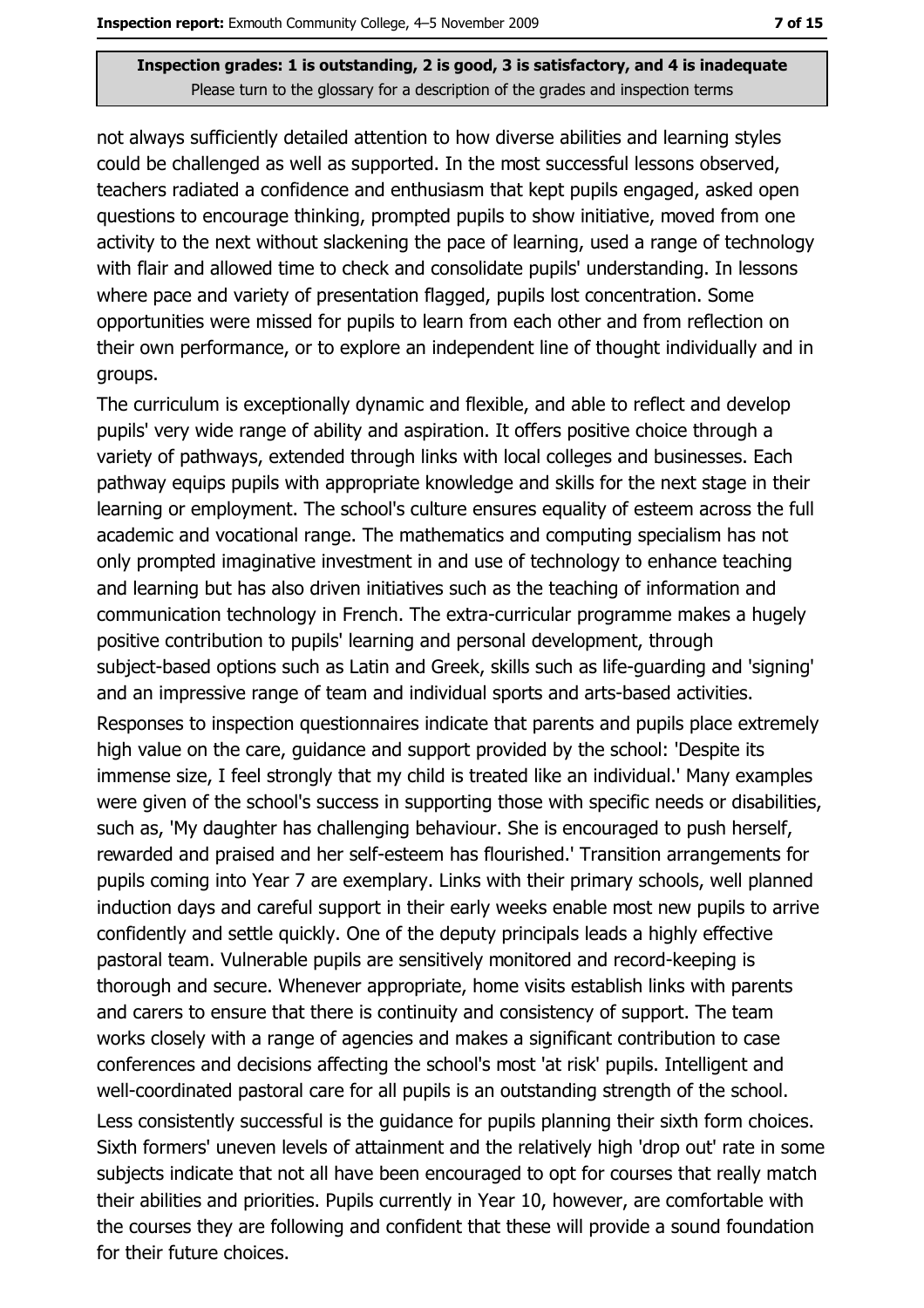These are the grades for the quality of provision

| The quality of teaching                                                                                    |  |
|------------------------------------------------------------------------------------------------------------|--|
| Taking into account:<br>The use of assessment to support learning                                          |  |
| The extent to which the curriculum meets pupils' needs, including, where<br>relevant, through partnerships |  |
| The effectiveness of care, guidance and support                                                            |  |

#### How effective are leadership and management?

Strategic planning and day-to-day decisions are shaped by the determination of leaders and managers to ensure that levels of attainment continue to rise for all pupils, whether they are following an academic or a work-based pathway. There is now a disciplined approach to the school's finances which enables the leadership to set priorities confidently and cost-effectively. Meticulous analysis of examination results and of pupils' progress ensures that the school's leaders have a very clear picture of overall achievement. A clearly articulated and ambitious vision is understood and supported throughout the school but its implementation is still uneven, reflecting differences in the effectiveness of middle managers. Well-defined lines of accountability have been established to address this. Each department is overseen by a member of the senior team and performance management is linked to pupils' achievement. The senior leadership team sets a brisk pace in the monitoring of teaching and learning, with lesson observations given a specific focus and any observed weaknesses promptly tackled. This is having a positive impact.

Equality of opportunity and esteem are exceptionally well promoted, especially through the design and management of an outstandingly inclusive curriculum. For each pupil there are persuasive and productive options and the school ensures that parents and carers are kept extremely well informed about ways in which they can support their child's progress along the most appropriate pathway. Discussions with staff and with pupils across all key stages made it clear that the culture of mutual respect is strongly embedded as a bastion against discrimination. On both sites pupils with physical disabilities have access to the full curriculum. Effective procedures to ensure that pupils are kept safe and secure, including those relating to child protection, are in place and well understood at all levels of this exceptionally cohesive school. The school's wide-ranging outreach programme, largely driven by its role as a specialist college and schemes such as the LINX partnership, ensures that pupils understand and value their place within the local community. The international dimension is well supported by the curriculum, by themed activities weeks and by opportunities for some pupils to visit, for example, the Himalayas, Peru and Germany. Pupils' understanding of their place in modern multicultural Britain is less well developed.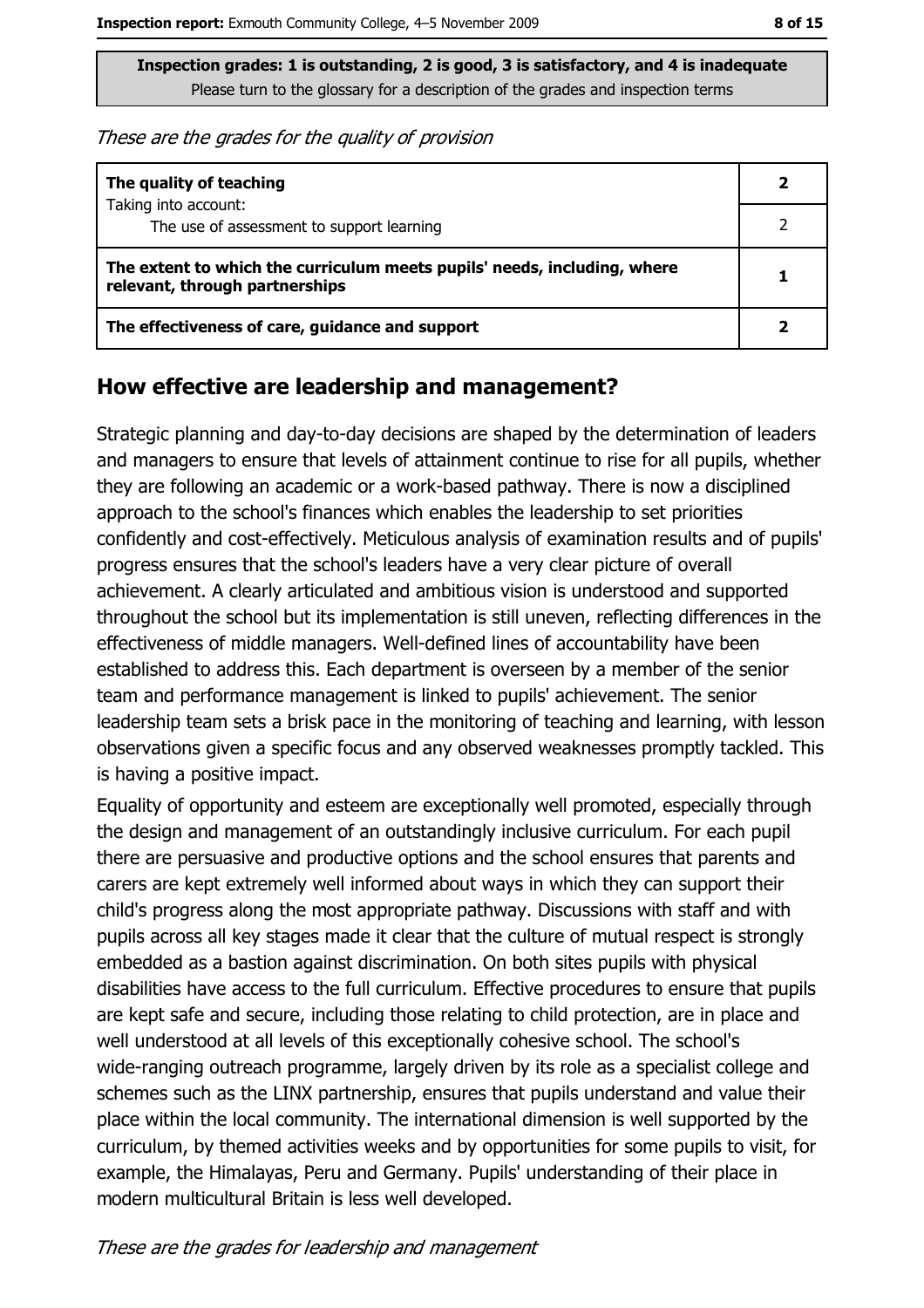| The effectiveness of leadership and management in embedding ambition and<br>driving improvement                                                                     | 2                       |
|---------------------------------------------------------------------------------------------------------------------------------------------------------------------|-------------------------|
| Taking into account:<br>The leadership and management of teaching and learning                                                                                      | 2                       |
| The effectiveness of the governing body in challenging and supporting the<br>school so that weaknesses are tackled decisively and statutory responsibilities<br>met | 2                       |
| The effectiveness of the school's engagement with parents and carers                                                                                                | 1                       |
| The effectiveness of partnerships in promoting learning and well-being                                                                                              | 1                       |
| The effectiveness with which the school promotes equality of opportunity and<br>tackles discrimination                                                              | 1                       |
| The effectiveness of safeguarding procedures                                                                                                                        | $\mathbf{2}$            |
| The effectiveness with which the school promotes community cohesion                                                                                                 | $\overline{\mathbf{2}}$ |
| The effectiveness with which the school deploys resources to achieve<br>value for money                                                                             | $\mathbf{2}$            |

## **Early Years Foundation Stage**

Since the last Ofsted inspection, the school has re-absorbed the on-site nursery provision for 30 children. This self-contained unit is fully compliant with registration requirements and is staffed by a highly qualified team, creating a safe, stimulating and happy environment. It serves the local community well and supports children who have special educational needs and/or disabilities. Well managed, up-to-date provision and practices are seen here and outcomes for all the children are good. The Nursery also contributes to the school as a whole by providing 'real life' situations for older pupils following a variety of courses and by the engaging presence of very young children taking their daily walks around the site.

These are the grades for the Early Years Foundation Stage

| <b>Overall effectiveness of the Early Years Foundation Stage</b>                             | 2              |
|----------------------------------------------------------------------------------------------|----------------|
| Taking into account:<br>Outcomes for children in the Early Years Foundation Stage            |                |
|                                                                                              |                |
| The quality of provision in the Early Years Foundation Stage                                 |                |
| The effectiveness of leadership and management of the Early Years<br><b>Foundation Stage</b> | $\overline{2}$ |

#### **Sixth form**

Sixth form students are courteous, considerate, helpful and generally happy with their school experience. Their behaviour is invariably good and often outstanding. They feel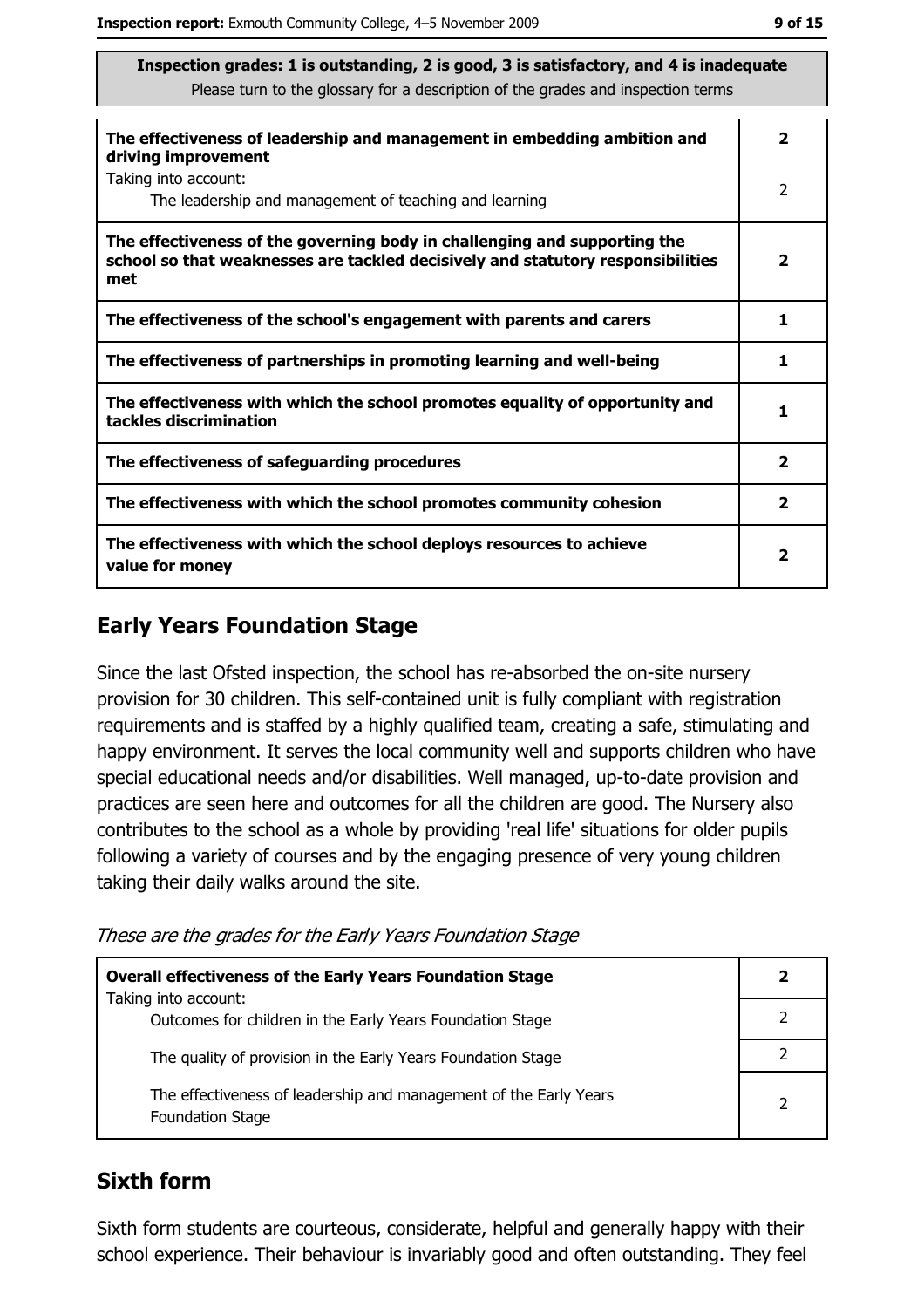safe and have a strong sense of how to lead a healthy lifestyle. Students do a great deal for charity and clearly enjoy making contributions to their community. They speak well of their school's diversity and of their genuine appreciation of cultural differences.

There is an open-access policy for entry to the sixth form. The school acknowledges that, although attainment in the sixth form has risen steadily, it is still low. Where low attainment coincides with a high 'drop out' rate it indicates that students have opted for subjects that do not match their capabilities and learning styles, although the curriculum offers diverse choice. Well-managed assessment helps students understand where they are and where they need to be. They also know what they need to do to improve their work further; however, the benefits are not yet apparent in terms of examination results. Students do better at A-level as they develop more effective study skills than they do in their Year 12 AS courses. They feel that teachers are helpful and patient and encourage ambition. Teaching seen during the inspection was never less than satisfactory and often good. Sixth form leadership is satisfactory. There is a commitment to helping students of all abilities do as well as possible, but leaders also recognise that opportunities for independent learning are not sufficient to help students improve their learning habits. Recent initiatives to resolve this weakness have not yet had sufficient impact to bring attainment up to the national average.

| These are the grades for the sixth form |  |  |  |  |
|-----------------------------------------|--|--|--|--|
|-----------------------------------------|--|--|--|--|

| Overall effectiveness of the sixth form                         |  |
|-----------------------------------------------------------------|--|
| Taking into account:<br>Outcomes for students in the sixth form |  |
| The quality of provision in the sixth form                      |  |
| Leadership and management of the sixth form                     |  |

#### **Views of parents and carers**

Parents and carers have responded very positively to the improvements in provision and outcomes for their children. A few expressed concerns about behaviour and felt that school-home communication was not always prompt or entirely helpful, but most were confident that their children were safe and behaviour well managed. They appreciated the trouble taken by the school to keep them well informed and to offer quidance on how they could best help their children to make the most of the opportunities offered. Inspection findings supported the generally positive view of the school presented by most parents.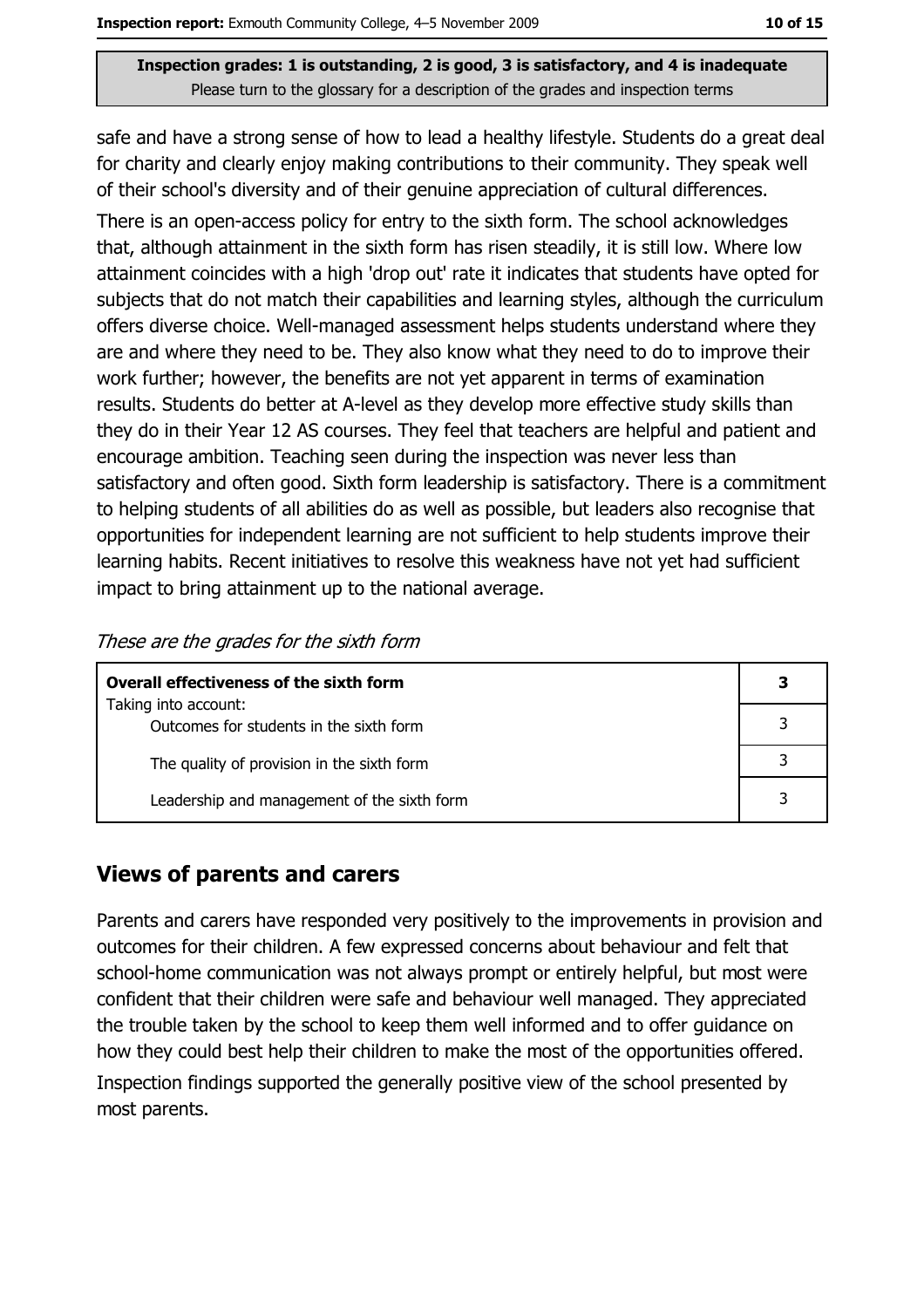#### Responses from parents and carers to Ofsted's questionnaire

Ofsted invited all the registered parents and carers of pupils registered at Exmouth Community College to complete a questionnaire about their views of the school.

In the questionnaire, parents and carers were asked to record how strongly they agreed with 13 statements about the school.

The inspection team received 551 completed questionnaires by the end of the on-site inspection. In total, there are 2668 pupils registered at the school.

| <b>Statements</b>                                                                                                                                                                                                                                       | <b>Agree</b> | <b>Strongly</b> | <b>Agree</b> |               | <b>Disagree</b> |                | <b>Strongly</b><br>disagree |                |
|---------------------------------------------------------------------------------------------------------------------------------------------------------------------------------------------------------------------------------------------------------|--------------|-----------------|--------------|---------------|-----------------|----------------|-----------------------------|----------------|
|                                                                                                                                                                                                                                                         | <b>Total</b> | $\frac{0}{0}$   | <b>Total</b> | $\frac{0}{0}$ | <b>Total</b>    | $\frac{1}{2}$  | <b>Total</b>                | $\frac{1}{2}$  |
| My child enjoys school                                                                                                                                                                                                                                  | 199          | 36              | 317          | 58            | 26              | 5              | 6                           | $\mathbf{1}$   |
| The school keeps my child<br>safe                                                                                                                                                                                                                       | 213          | 39              | 315          | 57            | 16              | 3              | 4                           | $\mathbf{1}$   |
| The school informs me<br>about my child's progress                                                                                                                                                                                                      | 178          | 32              | 315          | 57            | 37              | 7              | 3                           | $\mathbf{1}$   |
| My child is making enough<br>progress at this school                                                                                                                                                                                                    | 159          | 29              | 337          | 61            | 27              | 5              | $\overline{4}$              | $\mathbf{1}$   |
| The teaching is good at this<br>school                                                                                                                                                                                                                  | 161          | 29              | 348          | 63            | 22              | 4              | 0                           | 0              |
| The school helps me to<br>support my child's learning                                                                                                                                                                                                   | 145          | 26              | 348          | 63            | 49              | 9              | $\overline{2}$              | $\mathbf 0$    |
| The school helps my child to<br>have a healthy lifestyle                                                                                                                                                                                                | 119          | 22              | 364          | 66            | 53              | 10             | 1                           | $\mathbf 0$    |
| The school makes sure that<br>my child is well prepared for<br>the future (for example<br>changing year group,<br>changing school, and for<br>children who are finishing<br>school, entering further or<br>higher education, or<br>entering employment) | 166          | 30              | 320          | 58            | 20              | $\overline{4}$ | $\overline{2}$              | $\bf{0}$       |
| The school meets my child's<br>particular needs                                                                                                                                                                                                         | 154          | 28              | 355          | 64            | 22              | 4              | 3                           | $\mathbf{1}$   |
| The school deals effectively<br>with unacceptable behaviour                                                                                                                                                                                             | 206          | 37              | 278          | 50            | 39              | $\overline{7}$ | 11                          | $\overline{2}$ |
| The school takes account of<br>my suggestions and<br>concerns                                                                                                                                                                                           | 84           | 15              | 360          | 65            | 51              | 9              | 6                           | $\mathbf{1}$   |
| The school is led and<br>managed effectively                                                                                                                                                                                                            | 275          | 50              | 242          | 44            | 15              | 3              | 6                           | $\mathbf{1}$   |
| Overall, I am happy with my<br>child's experience at this<br>school                                                                                                                                                                                     | 252          | 46              | 272          | 49            | 18              | 3              | $\overline{2}$              | 0              |

The table above summarises the responses that parents and carers made to each statement. The percentages indicate the proportion of parents and carers giving that response out of the total number of completed questionnaires. Where one or more parents and carers chose not to answer a particular question, the percentages will not add up to 100%.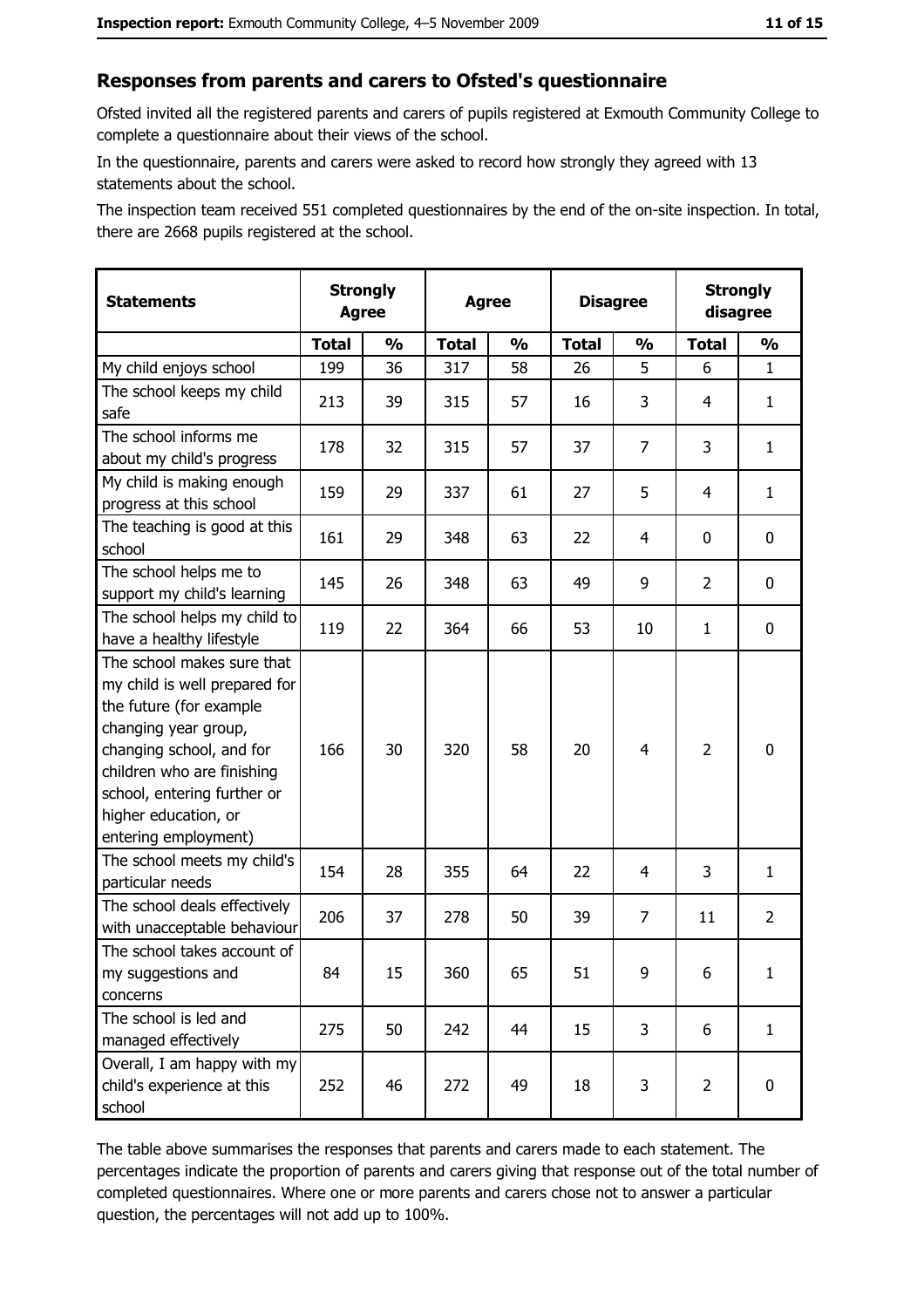# Glossary

| Grade   | <b>Judgement</b> | <b>Description</b>                                                                                                                                                                                                               |
|---------|------------------|----------------------------------------------------------------------------------------------------------------------------------------------------------------------------------------------------------------------------------|
| Grade 1 | Outstanding      | These features are highly effective. An oustanding<br>school provides exceptionally well for its pupils' needs.                                                                                                                  |
| Grade 2 | Good             | These are very positive features of a school. A school<br>that is good is serving its pupils well.                                                                                                                               |
| Grade 3 | Satisfactory     | These features are of reasonable quality. A satisfactory<br>school is providing adequately for its pupils.                                                                                                                       |
| Grade 4 | Inadequate       | These features are not of an acceptable standard. An<br>inadequate school needs to make significant<br>improvement in order to meet the needs of its pupils.<br>Ofsted inspectors will make further visits until it<br>improves. |

## What inspection judgements mean

#### Overall effectiveness of schools inspected between September 2007 and July 2008

|                       | Overall effectiveness judgement (percentage of<br>schools) |      |                     |                   |
|-----------------------|------------------------------------------------------------|------|---------------------|-------------------|
| <b>Type of school</b> | Outstanding                                                | Good | <b>Satisfactory</b> | <b>Inadequate</b> |
| Nursery schools       | 39                                                         | 58   | 3                   | 0                 |
| Primary schools       | 13                                                         | 50   | 33                  | 4                 |
| Secondary schools     | 17                                                         | 40   | 34                  | 9                 |
| Sixth forms           | 18                                                         | 43   | 37                  | $\overline{2}$    |
| Special schools       | 26                                                         | 54   | 18                  | $\overline{2}$    |
| Pupil referral units  | 7                                                          | 55   | 30                  | 7                 |
| All schools           | 15                                                         | 49   | 32                  | 5                 |

New school inspection arrangements were introduced on 1 September 2009. This means that inspectors now make some additional judgements that were not made previously.

The data in the table above were reported in The Annual Report of Her Majesty's Chief Inspector of Education, Children's Services and Skills 2007/08.

Percentages are rounded and do not always add exactly to 100. Secondary school figures include those that have sixth forms, and sixth form figures include only the data specifically for sixth form inspection judgements.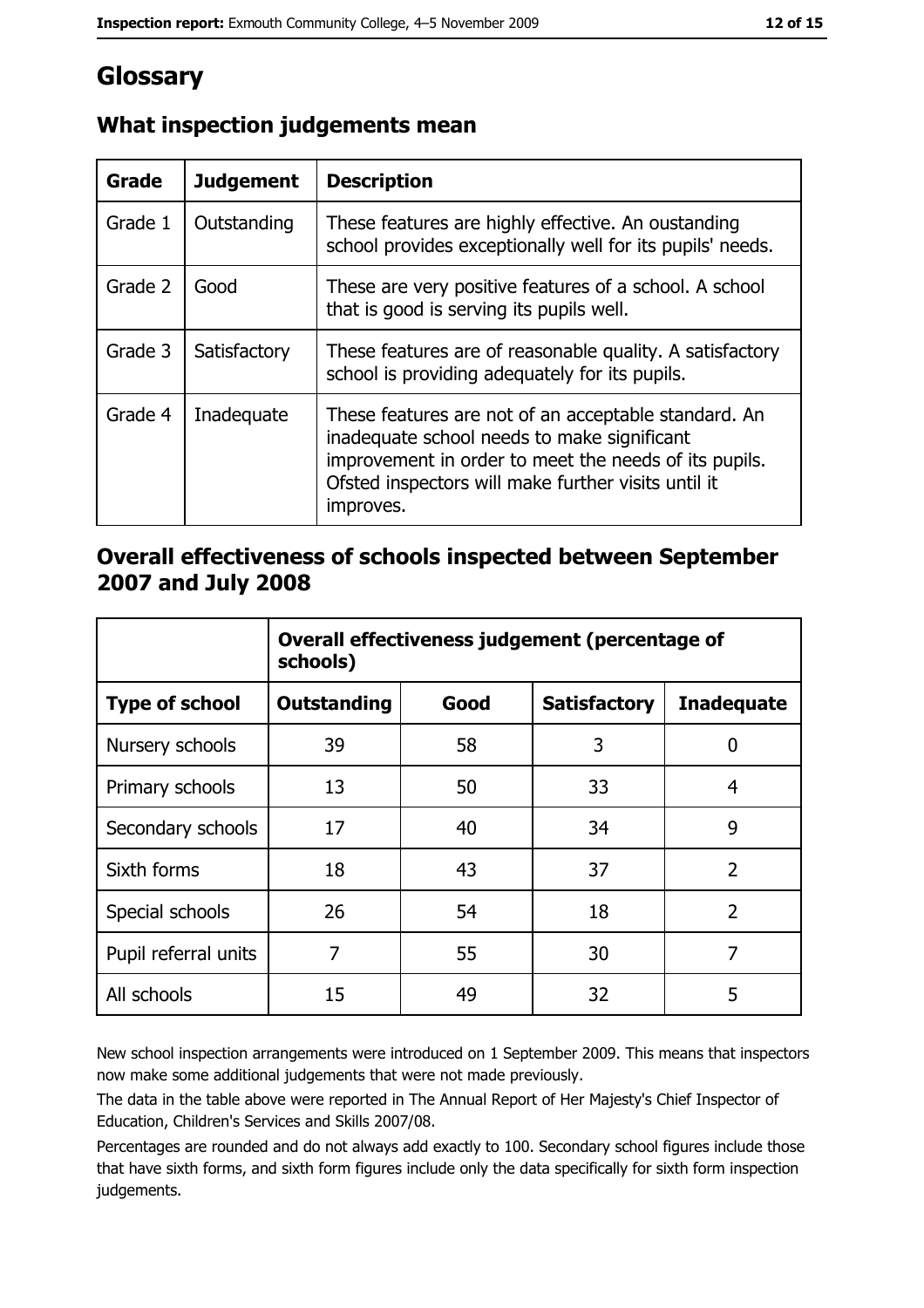## **Common terminology used by inspectors**

| Achievement:                  | the progress and success of a pupil in<br>their learning, development or training.                                                                                                                                                                                                                           |  |
|-------------------------------|--------------------------------------------------------------------------------------------------------------------------------------------------------------------------------------------------------------------------------------------------------------------------------------------------------------|--|
| Attainment:                   | the standard of the pupils' work shown by<br>test and examination results and in<br>lessons.                                                                                                                                                                                                                 |  |
| Capacity to improve:          | the proven ability of the school to<br>continue improving. Inspectors base this<br>judgement on what the school has<br>accomplished so far and on the quality of<br>its systems to maintain improvement.                                                                                                     |  |
| Leadership and management:    | the contribution of all the staff with<br>responsibilities, not just the headteacher,<br>to identifying priorities, directing and<br>motivating staff and running the school.                                                                                                                                |  |
| Learning:                     | how well pupils acquire knowledge,<br>develop their understanding, learn and<br>practise skills and are developing their<br>competence as learners.                                                                                                                                                          |  |
| <b>Overall effectiveness:</b> | inspectors form a judgement on a school's<br>overall effectiveness based on the findings<br>from their inspection of the school. The<br>following judgements, in particular,<br>influence what the overall effectiveness<br>judgement will be.                                                               |  |
|                               | The school's capacity for sustained<br>improvement.<br>Outcomes for individuals and groups<br>of pupils.<br>The quality of teaching.<br>The extent to which the curriculum<br>meets pupil's needs, including where<br>relevant, through partnerships.<br>The effectiveness of care, guidance<br>and support. |  |
| Progress:                     | the rate at which pupils are learning in<br>lessons and over longer periods of time. It<br>is often measured by comparing the<br>pupils' attainment at the end of a key<br>stage with their attainment when they<br>started.                                                                                 |  |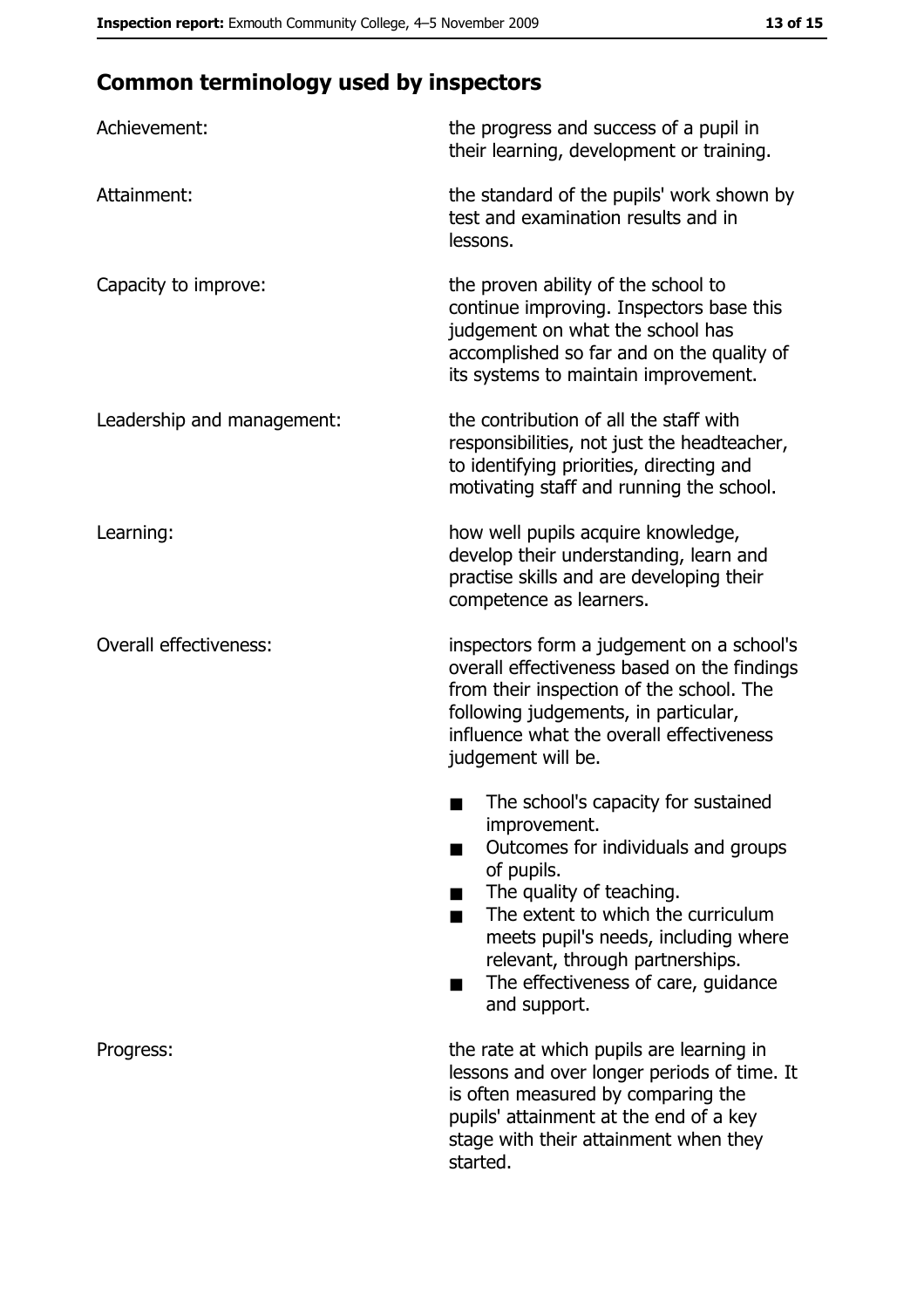This letter is provided for the school, parents and carers to share with their children. It describes Ofsted's main findings from the inspection of their school.



#### 6 November 2009

**Dear Students** 

Inspection of Exmouth Community College, Exmouth EX8 3AF

We greatly appreciated your cheerful readiness to answer our questions and show us your work when we visited your school. I welcome this opportunity to let you know about the judgements we reached.

Yours is a good school. You are being taught well, and you are willing learners. Amongst your school's particular strengths are the care and support you are given and the opportunities you have to contribute to important decision-making. We could see that you have an excellent understanding of the importance of keeping healthy and were pleased to find that you feel very safe in school. We agree that your principal has had a very positive impact on all aspects of your school, with support from the governors, from staff and from you and your families. You spoke of the respect with which you are treated and we agree that this is the key to your school's culture of mutual support and acceptance of differences. We were impressed by the way in which your school's specialist subjects have improved aspects of your learning and led to an outstanding variety of links with local schools and groups, which bring important benefits to all.

To support your school's continuing improvement, we have asked your principal to make sure that:

- the management and monitoring of teaching and learning in all departments are as  $\blacksquare$ good as those seen in the best
- sixth formers are helped to become more independent and skilful learners to  $\blacksquare$ improve their levels of attainment and rate of progress.

You can help by making the most of opportunities to contribute your own ideas in lessons and to learn from the contributions of others in your group.

Yours faithfully Patricia Metham

Her Majesty's Inspector